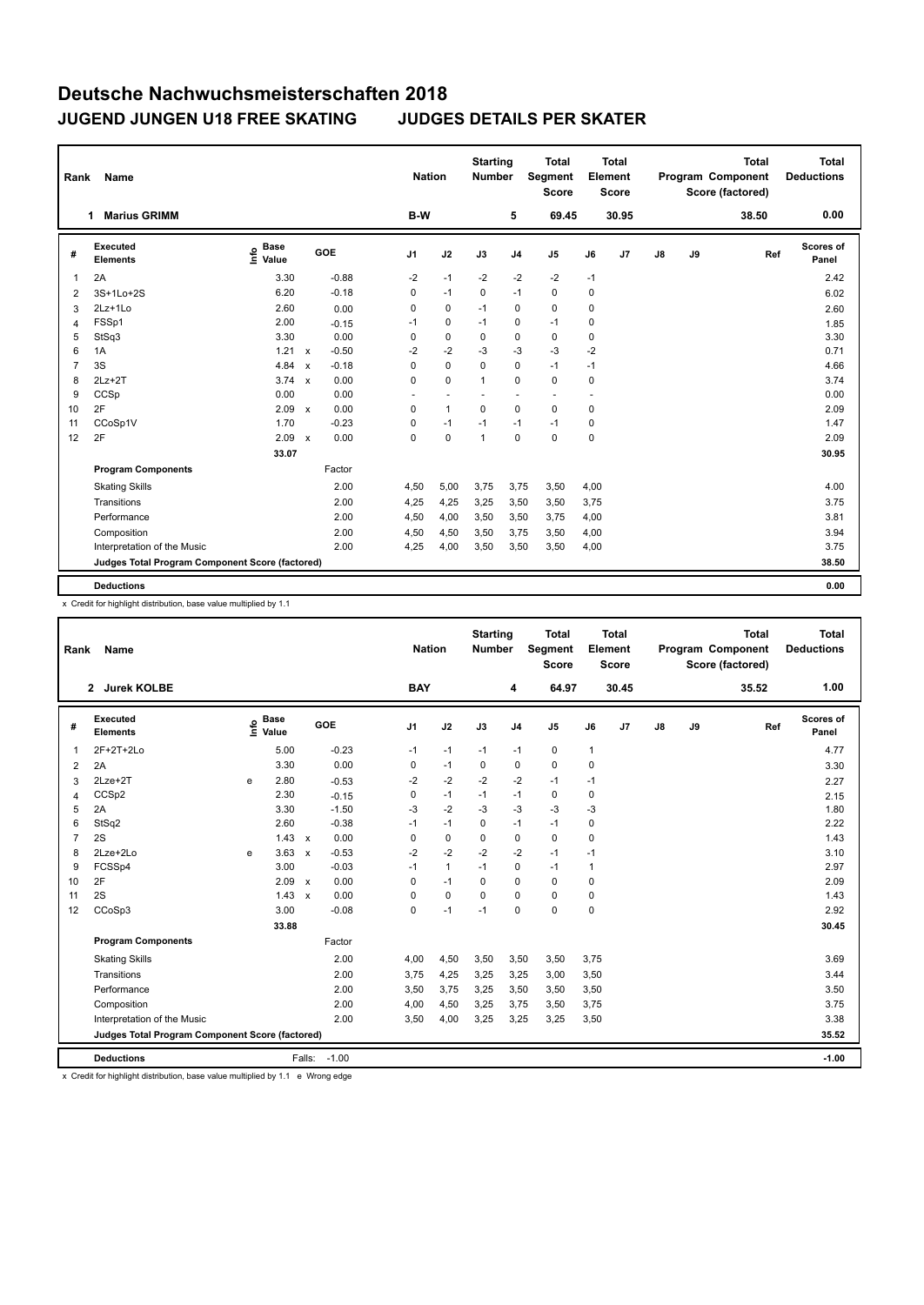## **Deutsche Nachwuchsmeisterschaften 2018 JUGEND JUNGEN U18 FREE SKATING JUDGES DETAILS PER SKATER**

| Rank<br>Name   |                                                 |      |                      |                           |         |                | <b>Nation</b>        |  | <b>Starting</b><br><b>Number</b> |                | <b>Total</b><br>Segment<br><b>Score</b> | Total<br>Element<br><b>Score</b> |                |               |    | <b>Total</b><br>Program Component<br>Score (factored) |     | Total<br><b>Deductions</b> |
|----------------|-------------------------------------------------|------|----------------------|---------------------------|---------|----------------|----------------------|--|----------------------------------|----------------|-----------------------------------------|----------------------------------|----------------|---------------|----|-------------------------------------------------------|-----|----------------------------|
|                | <b>Hans-Alfons VOGEL</b><br>3                   |      |                      |                           |         | <b>SAS</b>     |                      |  |                                  | $\overline{2}$ | 57.26                                   |                                  | 24.62          |               |    | 33.64                                                 |     | 1.00                       |
| #              | Executed<br><b>Elements</b>                     | lnfo | <b>Base</b><br>Value |                           | GOE     | J <sub>1</sub> | J2                   |  | J3                               | J <sub>4</sub> | J <sub>5</sub>                          | J6                               | J <sub>7</sub> | $\mathsf{J}8$ | J9 |                                                       | Ref | Scores of<br>Panel         |
| 1              | 2Lo                                             |      | 1.80                 |                           | 0.00    | 0              | $\mathbf 0$          |  | $\Omega$                         | $\mathbf 0$    | $\mathbf 0$                             | 0                                |                |               |    |                                                       |     | 1.80                       |
| $\overline{2}$ | $2Lz+2T$                                        |      | 3.40                 |                           | 0.15    | $\mathbf{1}$   | $\blacktriangleleft$ |  | $\Omega$                         | $\Omega$       | $\Omega$                                | 1                                |                |               |    |                                                       |     | 3.55                       |
| 3              | FCSp2                                           |      | 2.30                 |                           | $-0.30$ | $-1$           | $-1$                 |  | $-2$                             | $-1$           | $-1$                                    | 0                                |                |               |    |                                                       |     | 2.00                       |
| $\overline{4}$ | 2A                                              |      | 3.30                 |                           | $-1.50$ | $-3$           | $-3$                 |  | $-3$                             | $-3$           | $-3$                                    | $-3$                             |                |               |    |                                                       |     | 1.80                       |
| 5              | 2Fe+1Lo+2S                                      | e    | 3.20                 |                           | $-0.45$ | $-2$           | $-2$                 |  | $-2$                             | $\mathbf 0$    | $-1$                                    | $-1$                             |                |               |    |                                                       |     | 2.75                       |
| 6              | 2S                                              |      | 1.30                 |                           | 0.00    | 0              | $\mathbf 0$          |  | $\Omega$                         | $\Omega$       | $\Omega$                                | 0                                |                |               |    |                                                       |     | 1.30                       |
| $\overline{7}$ | CCoSp3                                          |      | 3.00                 |                           | 0.00    | $\Omega$       | $\Omega$             |  | $\Omega$                         | 0              | $\Omega$                                | 0                                |                |               |    |                                                       |     | 3.00                       |
| 8              | 2Lz                                             |      | 2.31                 | $\mathsf{x}$              | $-0.23$ | $-1$           | $\mathbf 0$          |  | $-1$                             | $-1$           | $-1$                                    | 0                                |                |               |    |                                                       |     | 2.08                       |
| 9              | 2F                                              |      | 2.09                 | $\boldsymbol{\mathsf{x}}$ | 0.00    | $\Omega$       | $\mathbf 0$          |  | $\Omega$                         | $\mathbf 0$    | $\Omega$                                | 0                                |                |               |    |                                                       |     | 2.09                       |
| 10             | StSq1                                           |      | 1.80                 |                           | 0.00    | 0              | $\mathbf 0$          |  | $\Omega$                         | $\mathbf 0$    | $\mathbf 0$                             | 0                                |                |               |    |                                                       |     | 1.80                       |
| 11             | CSSp3                                           |      | 2.60                 |                           | $-0.15$ | $\mathbf 0$    | $-1$                 |  | $-1$                             | $\mathbf 0$    | $-1$                                    | 0                                |                |               |    |                                                       |     | 2.45                       |
|                |                                                 |      | 27.10                |                           |         |                |                      |  |                                  |                |                                         |                                  |                |               |    |                                                       |     | 24.62                      |
|                | <b>Program Components</b>                       |      |                      |                           | Factor  |                |                      |  |                                  |                |                                         |                                  |                |               |    |                                                       |     |                            |
|                | <b>Skating Skills</b>                           |      |                      |                           | 2.00    | 3,50           | 3,75                 |  | 3,25                             | 2,75           | 2,75                                    | 3,75                             |                |               |    |                                                       |     | 3.31                       |
|                | Transitions                                     |      |                      |                           | 2.00    | 3,50           | 3,50                 |  | 3,25                             | 3,25           | 2,50                                    | 4,25                             |                |               |    |                                                       |     | 3.38                       |
|                | Performance                                     |      |                      |                           | 2.00    | 3,25           | 3,25                 |  | 3,25                             | 3,00           | 3,00                                    | 4,00                             |                |               |    |                                                       |     | 3.19                       |
|                | Composition                                     |      |                      |                           | 2.00    | 3,75           | 4,00                 |  | 3,50                             | 3,25           | 2,75                                    | 4,25                             |                |               |    |                                                       |     | 3.63                       |
|                | Interpretation of the Music                     |      |                      |                           | 2.00    | 3,50           | 3,25                 |  | 3,25                             | 3,25           | 2,75                                    | 4,00                             |                |               |    |                                                       |     | 3.31                       |
|                | Judges Total Program Component Score (factored) |      |                      |                           |         |                |                      |  |                                  |                |                                         |                                  |                |               |    |                                                       |     | 33.64                      |
|                | <b>Deductions</b>                               |      |                      | Falls:                    | $-1.00$ |                |                      |  |                                  |                |                                         |                                  |                |               |    |                                                       |     | $-1.00$                    |

x Credit for highlight distribution, base value multiplied by 1.1 e Wrong edge

| Rank                                            | Name                        |                              |                         | <b>Nation</b>  |             | <b>Starting</b><br><b>Number</b> |                | <b>Total</b><br>Segment<br><b>Score</b> |      | <b>Total</b><br>Element<br><b>Score</b> |    |    | <b>Total</b><br>Program Component<br>Score (factored) | <b>Total</b><br><b>Deductions</b> |
|-------------------------------------------------|-----------------------------|------------------------------|-------------------------|----------------|-------------|----------------------------------|----------------|-----------------------------------------|------|-----------------------------------------|----|----|-------------------------------------------------------|-----------------------------------|
|                                                 | 4 David WEIß                |                              |                         | <b>BAY</b>     |             |                                  | 1              | 56.88                                   |      | 25.48                                   |    |    | 34.40                                                 | 3.00                              |
| #                                               | Executed<br><b>Elements</b> | <b>Base</b><br>lnfo<br>Value | GOE                     | J <sub>1</sub> | J2          | J3                               | J <sub>4</sub> | J <sub>5</sub>                          | J6   | J <sub>7</sub>                          | J8 | J9 | Ref                                                   | <b>Scores of</b><br>Panel         |
| 1                                               | 2A                          | 3.30                         | 0.00                    | $-1$           | 0           | 0                                | 0              | 0                                       | 0    |                                         |    |    |                                                       | 3.30                              |
| $\overline{2}$                                  | 2Lz+SEQ+2T*                 | $\star$<br>1.68              | $-0.90$                 | $-3$           | $-3$        | $-3$                             | $-3$           | $-3$                                    | $-3$ |                                         |    |    |                                                       | 0.78                              |
| 3                                               | 2Lo                         | 1.80                         | 0.00                    | 0              | $\mathbf 0$ | 0                                | 0              | $\mathbf 0$                             | 0    |                                         |    |    |                                                       | 1.80                              |
| 4                                               | 2Lz                         | 2.10                         | $-0.90$                 | -3             | $-3$        | -3                               | $-3$           | $-3$                                    | $-3$ |                                         |    |    |                                                       | 1.20                              |
| 5                                               | CCoSp2V                     | 2.00                         | $-0.38$                 | $-1$           | $-2$        | $-2$                             | $-1$           | $-1$                                    | 1    |                                         |    |    |                                                       | 1.62                              |
| 6                                               | StSq2                       | 2.60                         | 0.00                    | $-1$           | 0           | 0                                | 0              | $\mathbf 0$                             | 0    |                                         |    |    |                                                       | 2.60                              |
| $\overline{7}$                                  | 2A                          | 3.63                         | $-1.50$<br>$\mathsf{x}$ | -3             | -3          | -3                               | -3             | $-3$                                    | -3   |                                         |    |    |                                                       | 2.13                              |
| 8                                               | 2F+1Lo+2S                   | 4.07                         | $-0.53$<br>$\mathsf{x}$ | $-2$           | $-2$        | $-1$                             | $-2$           | $-2$                                    | $-1$ |                                         |    |    |                                                       | 3.54                              |
| 9                                               | FCCoSp1V                    | 1.70                         | $-0.38$                 | $-1$           | $-2$        | $-2$                             | $-1$           | $-1$                                    | $-1$ |                                         |    |    |                                                       | 1.32                              |
| 10                                              | 2Lo                         | 1.98                         | 0.00<br>$\mathsf{x}$    | 0              | $\mathbf 0$ | $\mathbf 0$                      | 0              | $\mathbf 0$                             | $-1$ |                                         |    |    |                                                       | 1.98                              |
| 11                                              | $2F+2T$                     | 3.52                         | $-0.53$<br>$\mathsf{x}$ | $-2$           | $-2$        | $-2$                             | $-2$           | $-1$                                    | $-1$ |                                         |    |    |                                                       | 2.99                              |
| 12                                              | CSSp2                       | 2.30                         | $-0.08$                 | $-1$           | $\mathbf 0$ | $\Omega$                         | 0              | $-1$                                    | 0    |                                         |    |    |                                                       | 2.22                              |
|                                                 |                             | 30.68                        |                         |                |             |                                  |                |                                         |      |                                         |    |    |                                                       | 25.48                             |
|                                                 | <b>Program Components</b>   |                              | Factor                  |                |             |                                  |                |                                         |      |                                         |    |    |                                                       |                                   |
|                                                 | <b>Skating Skills</b>       |                              | 2.00                    | 3.75           | 3,75        | 3,50                             | 3,00           | 3,25                                    | 3,50 |                                         |    |    |                                                       | 3.50                              |
|                                                 | Transitions                 |                              | 2.00                    | 3,25           | 3,50        | 3,50                             | 3,25           | 2,75                                    | 3,00 |                                         |    |    |                                                       | 3.25                              |
|                                                 | Performance                 |                              | 2.00                    | 3,25           | 3,50        | 3,25                             | 3,00           | 3,50                                    | 3,50 |                                         |    |    |                                                       | 3.38                              |
|                                                 | Composition                 |                              | 2.00                    | 3,50           | 4,00        | 3,75                             | 3,50           | 3,25                                    | 3,75 |                                         |    |    |                                                       | 3.63                              |
|                                                 | Interpretation of the Music |                              | 2.00                    | 3,25           | 4,00        | 3,75                             | 3,25           | 3,25                                    | 3,50 |                                         |    |    |                                                       | 3.44                              |
| Judges Total Program Component Score (factored) |                             |                              |                         |                |             |                                  |                |                                         |      |                                         |    |    | 34.40                                                 |                                   |
|                                                 | <b>Deductions</b>           |                              | $-3.00$<br>Falls:       |                |             |                                  |                |                                         |      |                                         |    |    |                                                       | $-3.00$                           |

\* Invalid element x Credit for highlight distribution, base value multiplied by 1.1